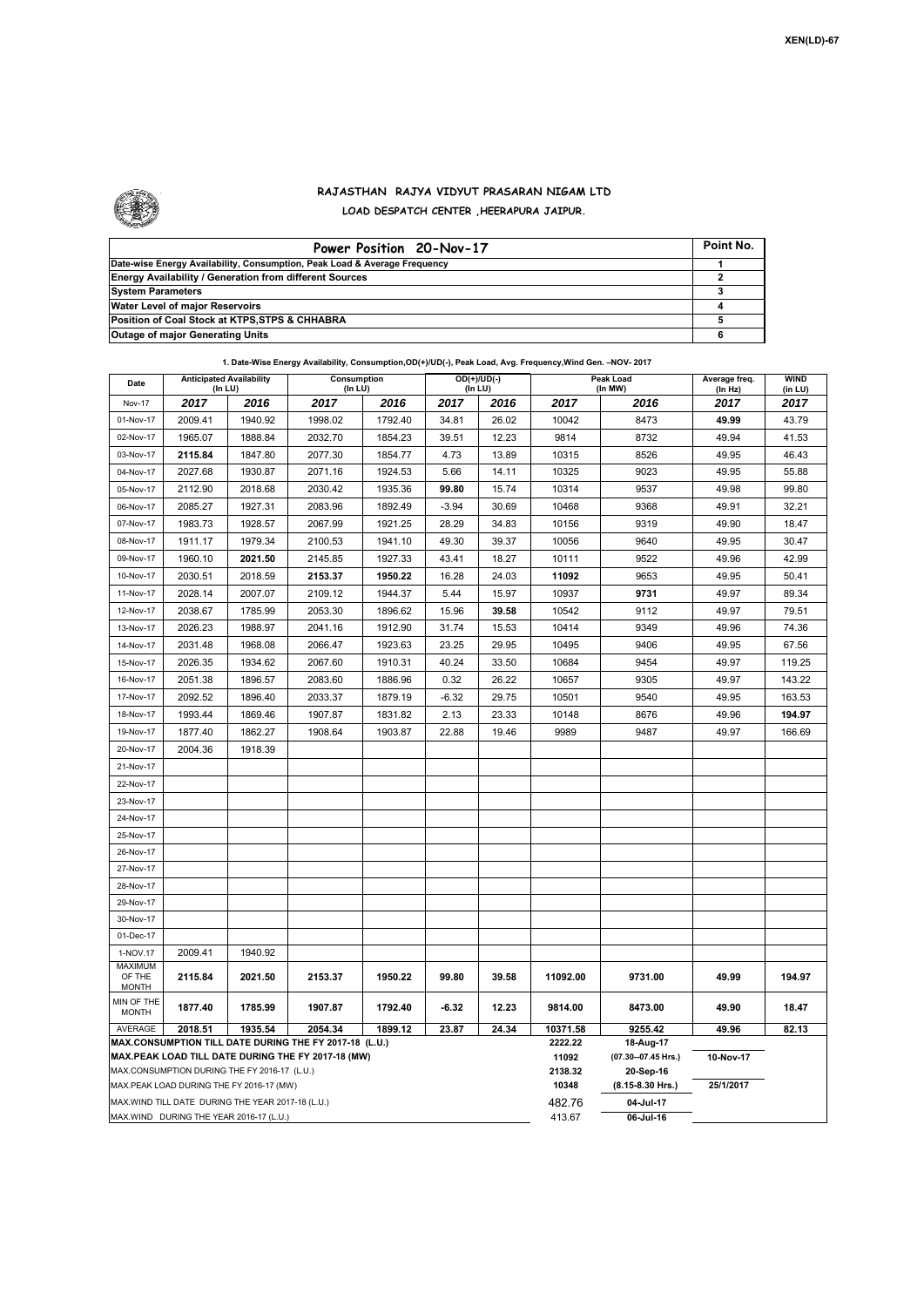## **2.Anticipated Availability/Generation From Different Sources**

|                | (In LU)                                                            |                           |                  |                   |                           |                  |                   |                 |                 |                   |  |  |
|----------------|--------------------------------------------------------------------|---------------------------|------------------|-------------------|---------------------------|------------------|-------------------|-----------------|-----------------|-------------------|--|--|
| S.No.          | Sources Available to Rajasthan /                                   | Prior                     | Prior            | Actual            | Prior                     | Prior            | Actual            | Prior           | Prior           | <b>Actual</b>     |  |  |
|                | Installed Capacity as on 30.09.2016                                | assessment                | assessment       | Energy            | assessment                | assessment       | Energy            | assessment      | assessment      | Energy            |  |  |
|                | (In MW)                                                            | of Avail. For<br>next Dav | of Avail.        | Received          | of Avail. For<br>next Day | of Avail.        | Received          | of Avail. For   | of Avail.       | Received          |  |  |
|                |                                                                    |                           |                  |                   |                           |                  |                   | next Day        |                 |                   |  |  |
|                |                                                                    |                           | 17-Nov-17        |                   |                           | 18-Nov-17        |                   |                 | 19-Nov-17       |                   |  |  |
| 1<br>2         | KTPS (1240/1240)<br>STPS (1500/1500)                               | 271.00<br>162.00          | 271.00<br>275.00 | 224.91<br>215.21  | 271.00<br>55.00           | 271.00<br>162.00 | 228.13<br>89.27   | 265.00<br>55.00 | 271.00<br>55.00 | 231.11<br>44.26   |  |  |
| 3              | DHOLPUR GAS CCPP (330/330)                                         | 0.00                      | 0.00             | 30.23             | 0.00                      | 0.00             | 31.97             | 0.00            | 0.00            | 32.87             |  |  |
| 4              | RAMGARH (273.5/273.5)                                              | 34.00                     | 34.00            | 40.09             | 34.00                     | 34.00            | 40.09             | 46.00           | 34.00           | 37.72             |  |  |
| 5              | RAPP-A(200/200)                                                    | 42.00                     | 41.00            | 42.32             | 42.00                     | 42.00            | 42.84             | 42.00           | 42.00           | 42.25             |  |  |
| 6              | MAHI (140/140)                                                     | 0.00                      | 0.00             | 9.07              | 0.00                      | 0.00             | 6.31              | 0.00            | 0.00            | 6.48              |  |  |
| $\overline{7}$ | CHAMBAL (RPS+JS) (135.5/271)                                       | 38.62                     | 38.62            | 36.91             | 38.62                     | 38.62            | 40.57             | 38.62           | 38.62           | 41.21             |  |  |
| 8<br>9         | GIRAL LIGNITE (250/250)<br>CHHABRA TPS 1000/1000)                  | 0.00<br>221.00            | 0.00<br>221.00   | 0.00<br>325.89    | 0.00<br>221.00            | 0.00<br>221.00   | 0.00<br>274.05    | 0.00<br>221.00  | 0.00<br>221.00  | 0.00<br>270.54    |  |  |
| 10             | ADANI (TPS) + KALISINDH (TPS)                                      | 293.00                    | 201.00           | 189.15            | 324.00                    | 293.00           | 295.03            | 390.43          | 324.00          | 329.98            |  |  |
|                | (1200+1200/1320+1200)                                              |                           |                  |                   |                           |                  |                   |                 |                 |                   |  |  |
| 11             | WIND FARM (3980.40/4119.15)                                        | 126.50                    | 142.00           | 163.53            | 148.00                    | 126.50           | 194.97            | 115.00          | 148.00          | 166.69            |  |  |
| 12             | SOLAR POWER(737.70/1295.70)                                        | 0.00                      | 0.00             | 0.00              | 0.00                      | 0.00             | 0.00              | 0.00            | 0.00            | 0.00              |  |  |
| 13<br>14       | <b>CAPTIVE POWER PLANTS</b><br>REGIONAL (INTRA STATE) O.A. (VLTPS) | 0.00<br>0.00              | 0.00<br>0.00     | 0.00<br>0.00      | 0.00<br>0.00              | 0.00<br>0.00     | 0.00<br>0.00      | 0.00<br>0.00    | 0.00<br>0.00    | 0.00<br>0.00      |  |  |
| 15             | <b>OPEN ACCESS</b>                                                 | $-1.66$                   | 22.50            | 22.79             | 19.00                     | $-1.66$          | $-1.66$           | 25.35           | 19.00           | 19.00             |  |  |
| 16             | BIOMASS - (101.95/119.25)                                          | 2.00                      | 2.00             | 5.14              | 2.00                      | 2.00             | 2.24              | 3.00            | 2.00            | 2.65              |  |  |
| 17             | BARSINGHSAR LTPS(250/250)                                          | 54.00                     | 54.00            | 52.63             | 54.00                     | 54.00            | 53.15             | 54.00           | 54.00           | 52.19             |  |  |
| 18             | RAJWEST (1080/1080)                                                | 201.00                    | 201.00           | 154.27            | 201.00                    | 201.00           | 136.64            | 201.00          | 201.00          | 153.76            |  |  |
| 19             | <b>TOTAL (A): 1-18</b><br><b>BBMB COMPLEX</b>                      | 1443.46                   | 1503.12          | 1512.15           | 1409.62                   | 1443.46          | 1433.60           | 1456.40         | 1409.62         | 1430.71           |  |  |
|                | a) BHAKRA(230.79/1516.3)                                           | 21.83                     | 22.31            | 22.10             | 21.79                     | 21.83            | 22.03             | 22.37           | 21.79           | 22.25             |  |  |
|                | b) DEHAR (198/990)                                                 | 7.80                      | 8.08             | 7.83              | 7.58                      | 7.80             | 7.72              | 8.60            | 7.58            | 8.16              |  |  |
|                | c) PONG (231.66/396)                                               | 26.63                     | 25.68            | 26.06             | 27.30                     | 26.63            | 26.82             | 25.87           | 27.30           | 26.35             |  |  |
|                | TOTAL: a TO c                                                      | 56.26                     | 56.06            | 55.99             | 56.66                     | 56.26            | 56.57             | 56.85           | 56.66           | 56.76             |  |  |
| 20             | <b>CENTRAL STATIONS</b>                                            |                           |                  |                   |                           |                  |                   |                 |                 |                   |  |  |
|                | d) SINGRAULI<br>(300/2000)<br>e) RIHAND<br>(310.24/3000)           | 87.11<br>121.76           | 76.37<br>114.94  | 79.52<br>115.42   | 73.33<br>103.70           | 87.11<br>121.76  | 79.48<br>121.39   | 87.22<br>123.47 | 73.33<br>103.70 | 75.14<br>103.70   |  |  |
|                | f) UNCHAHAR-I(20/420)                                              | 2.63                      | 2.48             | 1.43              | 2.63                      | 2.63             | 1.78              | 7.80            | 2.63            | 2.55              |  |  |
|                | g) UNCHAHAR-II& III(61/630)                                        | 22.10                     | 20.98            | 11.43             | 22.16                     | 22.10            | 12.49             | 35.81           | 22.16           | 18.47             |  |  |
|                | h) INDIRA GANDHI STPS(JHAJHAR) 0.00/1500)                          | 0.00                      | 0.00             | 0.00              | 0.00                      | 0.00             | 0.00              | 0.00            | 0.00            | 0.00              |  |  |
|                | i) NCTPS DADRI St-II (43.22/980) +                                 |                           | 14.06            | 5.27              | 15.21                     | 15.57            | 6.10              |                 |                 | 8.01              |  |  |
|                | DADRI-TH                                                           | 15.57                     |                  |                   |                           |                  |                   | 15.66           | 15.21           |                   |  |  |
|                | ) DADRI GAS (77/830)                                               | 3.15                      | 3.15             | 1.58              | 3.29                      | 3.15             | 2.17              | 3.39            | 3.29            | 3.21              |  |  |
|                | (83.07/419)<br>k) ANTA                                             | 0.00                      | 0.00             | 0.00              | 0.00                      | 0.00             | 0.00              | 0.00            | 0.00            | 0.00              |  |  |
|                | I) AURAIYA<br>(61.03/663)                                          | 0.00                      | 0.00             | 0.00              | 0.00                      | 0.00             | 0.00              | 0.00            | 0.00            | 0.00              |  |  |
|                | m) NAPP<br>(44/440)                                                | 9.74                      | 9.67             | 9.67              | 9.72                      | 9.74             | 9.74              | 9.42            | 9.72            | 9.72              |  |  |
|                | n) RAPP-B<br>(125/440)<br>o) RAPP-C<br>(88/440)                    | 34.10<br>19.62            | 34.27<br>19.62   | 34.27<br>19.62    | 34.10<br>19.62            | 34.10<br>19.62   | 34.10<br>19.62    | 36.66<br>19.62  | 34.10<br>19.62  | 34.10<br>19.62    |  |  |
|                | (20.36/690)<br>p) SALAL                                            | 0.89                      | 0.76             | 0.92              | 0.89                      | 0.89             | 1.01              | 0.89            | 0.89            | 0.98              |  |  |
|                | q) URI<br>(70.37/720)                                              | 2.88                      | 2.89             | 2.90              | 2.88                      | 2.88             | 2.72              | 2.62            | 2.88            | 2.94              |  |  |
|                | r) TANAKPUR<br>(10.86/94)                                          | 1.05                      | 1.05             | 1.00              | 0.82                      | 1.05             | 0.87              | 0.74            | 0.82            | 0.77              |  |  |
|                | s) CHAMERA - (105.84/540)                                          | 3.14                      | 3.14             | 3.14              | 3.14                      | 3.14             | 3.14              | 3.14            | 3.14            | 3.14              |  |  |
|                | t) CHAMERA-II (29.01/300)                                          | 1.31                      | 1.40             | 1.57              | 1.35                      | 1.31             | 1.23              | 1.31            | 1.35            | 1.45              |  |  |
|                | u) CHAMERA-III (25.21/231)<br>v) DHAULIGANGA (27/280)              | 0.82<br>1.45              | 0.93<br>1.47     | 0.93<br>1.37      | 0.76<br>1.45              | 0.82<br>1.45     | 0.82<br>1.45      | 0.82<br>1.45    | 0.76<br>1.45    | 1.04<br>1.42      |  |  |
|                | w) DULHASTI (42.42/390)                                            | 4.13                      | 4.03             | 4.03              | 3.92                      | 4.13             | 3.70              | 3.81            | 3.92            | 3.92              |  |  |
|                | x) SEWA (13/120)                                                   | 0.26                      | 0.26             | 0.26              | 0.26                      | 0.26             | 0.26              | 0.26            | 0.26            | 0.26              |  |  |
|                | y) NJPC                                                            | 8.37                      | 9.14             | 9.14              | 8.18                      | 8.37             | 8.43              | 7.99            | 8.18            | 8.52              |  |  |
|                | (112.00/1500)+RAMPUR(31.808/412.02)                                |                           |                  |                   |                           |                  |                   |                 |                 |                   |  |  |
|                | z) TEHRI (75/1000)                                                 |                           |                  |                   |                           |                  |                   |                 |                 |                   |  |  |
|                | aa) KOTESHWR (33.44/400) + PARBATI3                                | 4.88<br>5.95              | 4.88<br>6.22     | 5.10<br>6.22      | 5.25<br>3.22              | 4.88<br>5.95     | 4.77<br>5.95      | 4.88<br>2.95    | 5.25<br>3.22    | 5.55<br>5.68      |  |  |
|                | (56.73/520)                                                        |                           |                  |                   |                           |                  |                   |                 |                 |                   |  |  |
|                | ab) TALA                                                           | 1.11                      | 1.13             | 1.03              | 0.88                      | 1.11             | 1.11              | 0.85            | 0.88            | 0.88              |  |  |
|                | ac) MUNDRA UMPP (380/4000)                                         | 54.72                     | 56.32            | 53.98             | 45.25                     | 54.72            | 48.00             | 56.74           | 45.25           | 45.25             |  |  |
|                | ad) SASAN (372/3960)<br>ae) FRKKA+KHLGN+TLCHR (70.18/3940)         | 73.56                     | 72.49            | 72.49             | 65.65                     | 73.56            | 63.86             | 79.50           | 65.65           | 65.65             |  |  |
|                | af) URS POWER(DADRI TH-I)                                          | 22.85<br>0.00             | 22.79<br>0.00    | 19.01<br>0.00     | 21.55<br>0.00             | 22.85<br>0.00    | 10.23<br>0.00     | 22.35<br>0.00   | 21.55<br>0.00   | 16.29<br>0.00     |  |  |
|                | TOTAL SCHEDULE(a TO af)                                            | 559.40                    | 540.50           | 517.28            | 505.89                    | 559.40           | 501.00            | 586.18          | 505.89          | 495.01            |  |  |
|                | LOSSES                                                             | $-34.84$                  | $-33.51$         | $-32.36$          | $-29.09$                  | $-34.84$         | $-31.66$          | $-41.23$        | $-29.09$        | $-30.93$          |  |  |
|                | <b>NET SCHEDULED</b>                                               | 524.56                    | 506.99           | 484.92            | 476.80                    | 524.56           | 469.34            | 544.95          | 476.80          | 464.08            |  |  |
| 21             | BILATERAL (REG.) EXCL. BANKING                                     | 5.00                      | 5.12             | 4.79              | 4.65                      | 5.00             | 4.68              | 4.35            | 4.65            | 4.65              |  |  |
| 22             | <b>BANKING</b>                                                     | 15.90                     | 15.90            | 15.90             | 15.90                     | 15.90            | 15.90             | 15.78           | 15.90           | 15.90             |  |  |
| 23             | BILATERAL(INTER-REG.).                                             | 107.02                    | 117.84           | 74.54             | 116.00                    | 111.83           | 84.72             | 122.80          | 119.42          | 116.00            |  |  |
|                | EXCLUDING (ISOA & BANKING)                                         |                           |                  |                   |                           |                  |                   |                 |                 |                   |  |  |
| 24             | <b>INTER STATE OPEN ACCESS</b>                                     | 1.66                      | $-22.50$         | $-22.79$          | $-19.00$                  | 1.66             | 1.66              | $-25.35$        | $-19.00$        | $-19.00$          |  |  |
|                | (BILATERAL+IEX)                                                    |                           |                  |                   |                           |                  |                   |                 |                 |                   |  |  |
| 25             | <b>INDIAN ENERGY EXCHANGE</b>                                      | $-104.16$                 | $-29.78$         | $-29.78$          | $-126.58$                 | $-104.16$        | $-104.16$         | $-114.58$       | $-126.58$       | $-126.58$         |  |  |
|                | <b>TOTAL(B): (19 TO 25)</b><br>TOTAL GENERATION (A +B) : 1 TO      | 549.98                    | 589.40           | 527.57<br>2039.72 | 467.77                    | 549.98           | 472.14<br>1905.75 | 547.96          | 467.77          | 455.05<br>1885.77 |  |  |
|                | 25                                                                 |                           |                  |                   |                           |                  |                   |                 |                 |                   |  |  |
|                | OVER DRAWAL (+)/UNDER                                              |                           |                  | $-6.32$           |                           |                  | 2.13              |                 |                 | 22.88             |  |  |
|                | DRAWAL (-)                                                         |                           |                  |                   |                           |                  |                   |                 |                 |                   |  |  |
|                | <b>GRAND TOTAL</b>                                                 | 1993.44                   | 2092.52          | 2033.40           | 1877.39                   | 1993.44          | 1907.88           | 2004.36         | 1877.39         | 1908.65           |  |  |
|                | <b>LAST YEAR</b>                                                   | 1869.46                   | 1896.40          | 1879.17           | 1862.27                   | 1869.46          | 1831.82           | 1918.39         | 1862.27         | 1903.87           |  |  |